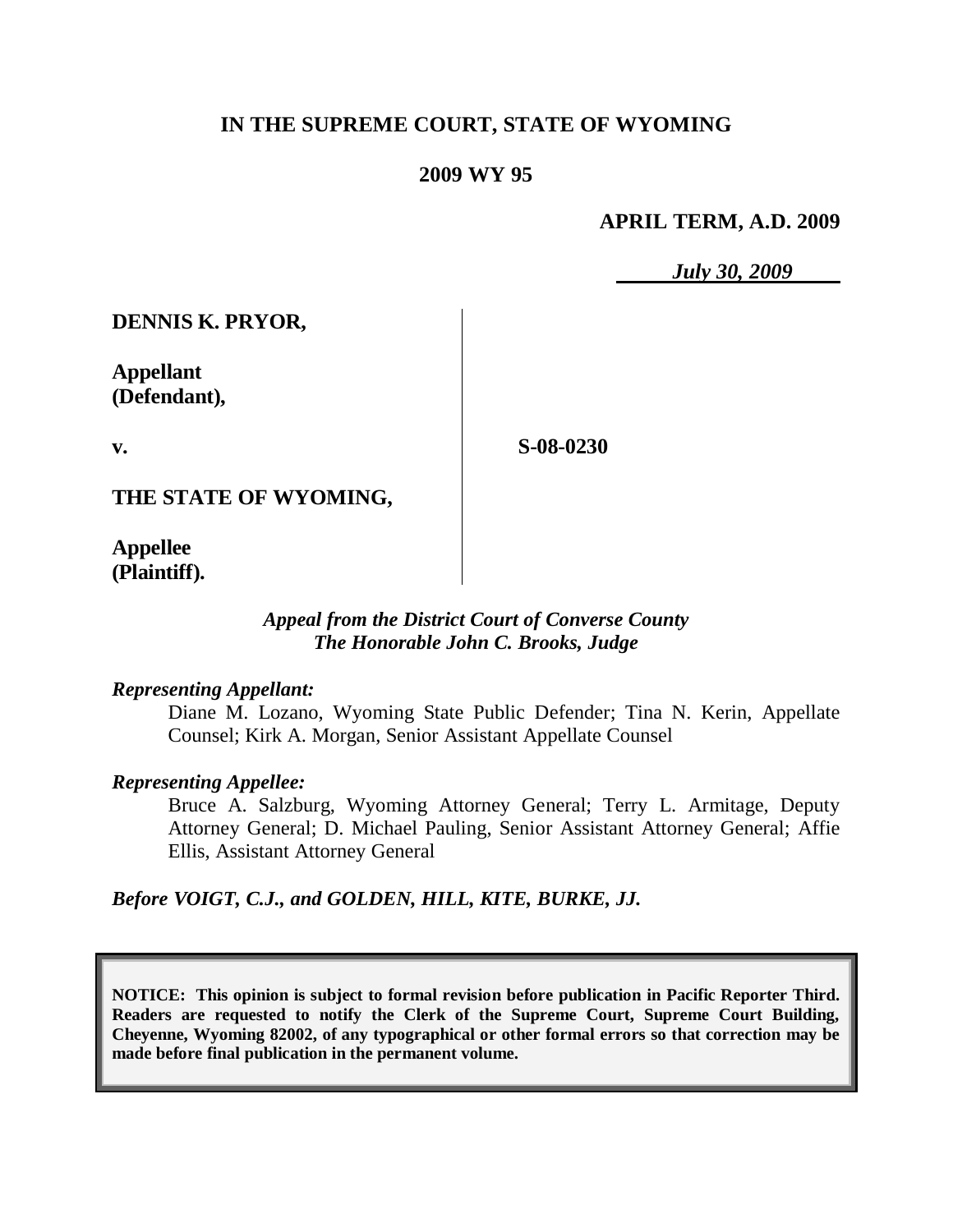**GOLDEN**, Justice.

[¶1] Appellant, Dennis K. Pryor, was convicted by a jury of two counts of first degree sexual assault. On appeal, Pryor seeks reversal of one of his convictions, claiming there is insufficient evidence to sustain that conviction. We will affirm.

#### **ISSUE**

[¶2] The only issue presented for our review is whether or not sufficient evidence is present to sustain Pryor's conviction as to Count I of the charging document, although the issue is couched in terms of a possible abuse of discretion by the district court in denying his motion for judgment of acquittal that was made at the close of the State's case-in $chi<sup>1</sup>$ 

## **FACTS**

[¶3] On the evening of September 7, 2007, the victim was enjoying a beer at the La Bonte Bar in Douglas, Wyoming, when she engaged in a conversation with Pryor. A short time later, the victim went to the College Inn to meet her daughter and some friends, and Pryor accompanied her. After consuming a few drinks at the College Inn, the victim indicated she was going home. Pryor offered to walk her home. The victim agreed. When they reached her apartment, the victim invited Pryor in for a beer.

[¶4] At some point, Pryor made a verbal sexual advance, which the victim rebuffed. Pryor then attempted to kiss her. When the victim pushed him away, Pryor's sexual advance became more forceful. Pryor pushed the victim down and covered her mouth to prevent her from screaming. He then pulled the victim's pants down and tried to have sexual intercourse with her. The victim continued to resist, and Pryor was unable to complete vaginal penetration. Pryor then attempted to force the victim into performing fellatio. That attempt also failed when the victim refused to cooperate and, instead, bit his penis. Pryor then struck the victim in the face and left the apartment.

[¶5] The victim reported the incident to the police. A subsequent examination at the hospital revealed bruising on the victim's face, neck, arms, and torso, and injuries to the inner portions of the genitalia, specifically bruising on the labia majora, a tear in the labia

 $\overline{a}$ 

<sup>&</sup>lt;sup>1</sup> The salient portion of W.R.Cr.P. 29(a) states:

The court on motion of a defendant or of its own motion shall order the entry of judgment of acquittal of one or more offenses charged in the indictment, information or citation after the evidence on either side is closed if the evidence is insufficient to sustain a conviction of such offense or offenses.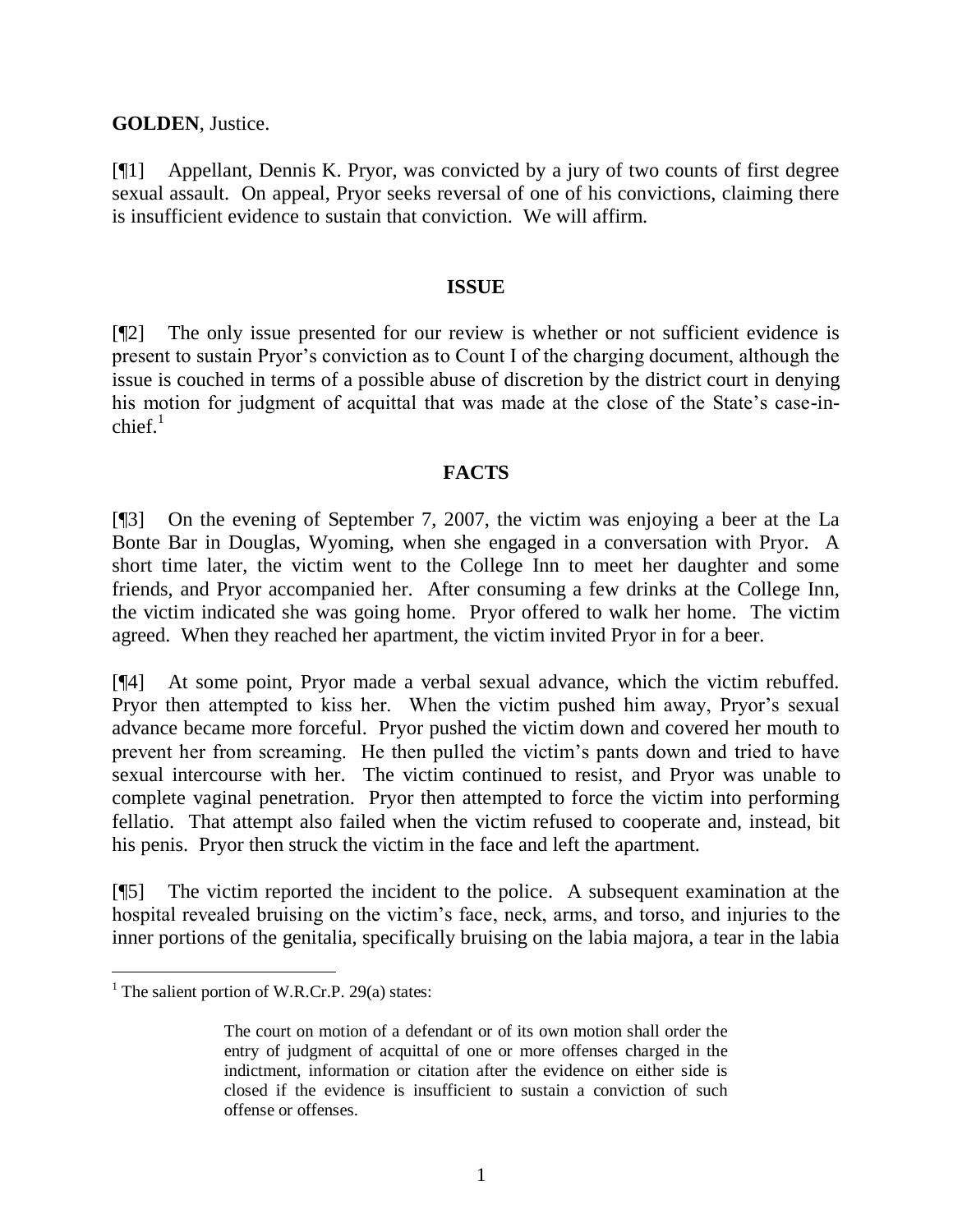minora-majora crease, and blood on the posterior fourchette. In an interview with police, Pryor admitted to having contact with the victim on the night in question and attempting to have consensual sexual intercourse with her but denied placing his penis in her mouth.

[¶6] Pryor was arrested and charged with two counts of first degree sexual assault in violation of Wyo. Stat. Ann. § 6-2-302(a)(i) (LexisNexis 2009).<sup>2</sup> Specifically, the State charged Pryor with inflicting sexual intrusion on the victim by causing her, through the application of physical force, to submit to sexual intercourse (Count I), and to perform fellatio on him (Count II). The matter went to trial before a jury on April 10, 2008. At the conclusion of the State's case-in-chief, Pryor moved for judgment of acquittal, arguing the evidence was insufficient to prove the element of sexual intrusion as to both counts. The district court denied the motion, concluding the evidence was sufficient for the trial to continue. In the end, the jury returned a verdict of guilty on both counts. The district court sentenced Pryor to concurrent prison terms of eighteen to twenty-five years on each count. This appeal followed.

## **STANDARD OF REVIEW**

[¶7] The benchmark for reviewing a sufficiency of the evidence claim is whether the evidence, when viewed in the light most favorable to the State, is adequate to permit a reasonable trier of fact to find guilt beyond a reasonable doubt. *Statezny v. State*, 2001 WY 22, ¶ 15, 18 P.3d 641, 645 (Wyo. 2001). We will not substitute our judgment for that of the jury. Instead, we will determine whether a quorum of reasonable and rational individuals would, or even could, have found the essential elements of the crime were proven beyond a reasonable doubt. *Conine v. State*, 2008 WY 146, ¶ 5, 197 P.3d 156, 159 (Wyo. 2008).

## **DISCUSSION**

[¶8] As charged, Count I required the State to prove that Pryor inflicted sexual intrusion on the victim by causing her, through the application of physical force, to submit to sexual intercourse. Pryor's sole complaint concerns what he perceives is a lack

 $\overline{a}$ 

(a) Any actor who inflicts sexual intrusion on a victim commits a sexual assault in the first degree if:

(i) The actor causes submission of the victim through the actual application, reasonably calculated to cause submission of the victim, of physical force or forcible confinement[.]

"Sexual intrusion" is defined in relevant part by Wyo. Stat. Ann. § 6-2-301(a)(vii)(B) (LexisNexis 2009) as "[s]exual intercourse, cunnilingus, fellatio, analingus or anal intercourse with or without emission."

 $2 \text{ } \frac{1}{2}$  6-2-302(a)(i) states: